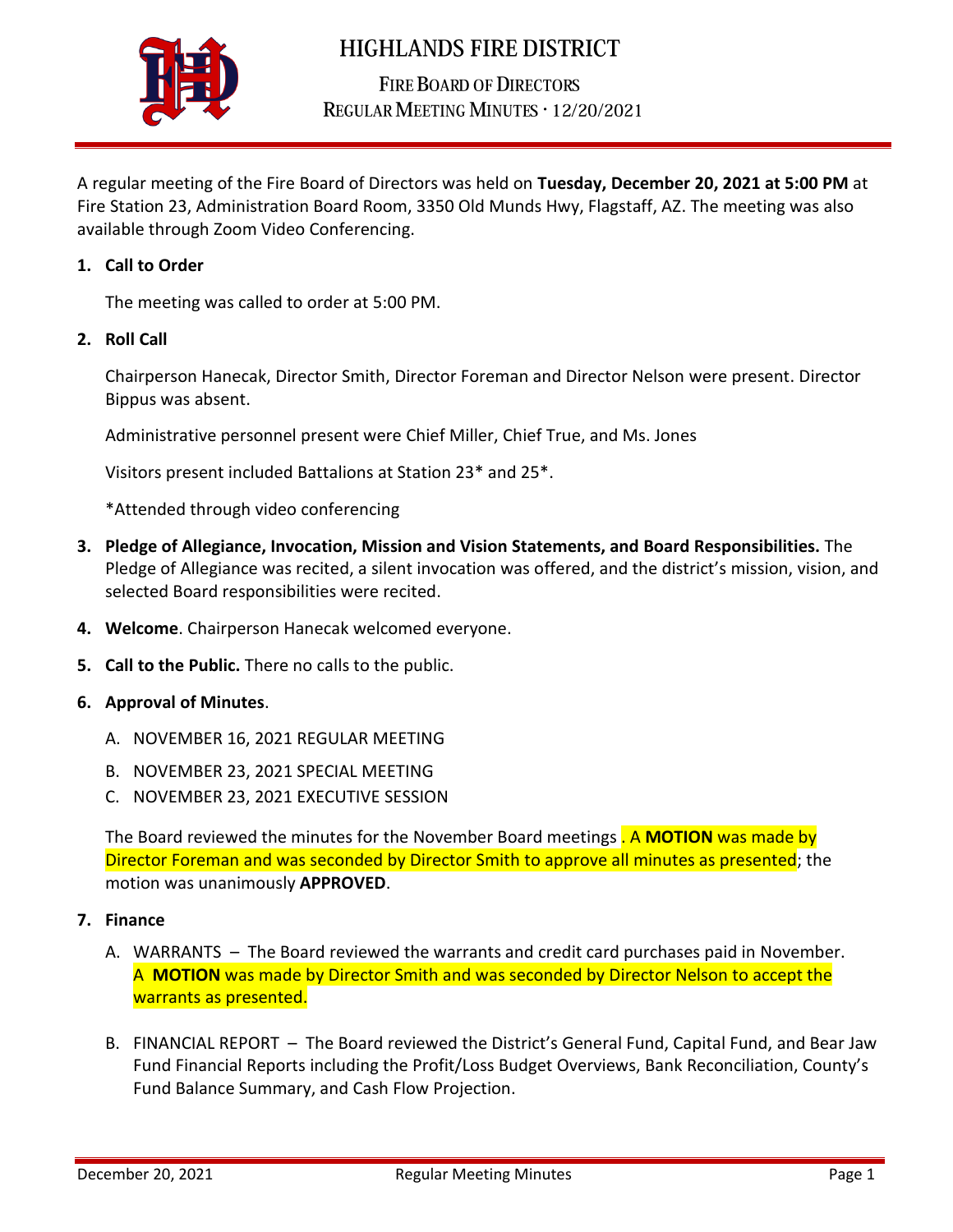## **8. Summary Reports & Correspondence**

- A. IAFF LOCAL CHAPTER 1505 SUMMARY REPORT Captain Anticevich told the Board he looks forward to working with them in his new role as Vice President of Local Chapter 1505. The Chapter is having a toy drive to benefit disadvantaged kids in the District.
- B. BATTALION FIRE CHIEF'S SUMMARY REPORT Chief True presented the Battalion Chief's report including Individual Activity, Incidents, and Training. There were 42 calls for service in November. The Board discussed a significant accident involving a child fatality and associated critical incident stress debriefing.
- C. FIRE CHIEF'S SUMMARY REPORT Chief Miller presented the Fire Chief Report. Chief Miller described participation in funeral services for Clayton Dillahunty and Larry Neal. The District was awarded \$17,000 from Arizona State DFFM for new equipment, and potential for additional alternative funding through the American Rescue Plan. There may a closer look and the potential for leasing property for a cell tower. Director Foreman suggested staff review the new leasing agreement for possible limitations. Chief Miller assured the Board that all legal aspects will be considered before moving forward.
- D. FIRE BOARD CHAIRPERSON'S SUMMARY REPORT. Chairperson Hanecak had nothing additional to report.
- E. CORRESPONDENCE There was no correspondence presented.

## **9. Topics of Discussion and Possible Legal Action**

- A. FORMALIZE OATH OF OFFICE AND CONFLICT OF INTEREST STATEMENTS. Ms. Jones informed the Board that stating the oath of office annually has been a formality because all board members have their official oath of office on file. Chairperson Hanecak suggested that Board members renew their conflict-of-interest statements each year in December.
- B. CONSIDERATION TO APPROVE THE 2022 STRATEGIC PLAN PENDING 2021 RESPONSE STATISTICS. Chairperson Hanecak provided information about the Strategic Planning process. The plan received a fairly quick update, and it is being presented for approval tonight. Chief Miller reviewed changes made to the plan since last year. A **MOTION** was made by Director Foreman and was seconded by Director Nelson to approve the 2022 Strategic Plan pending end of year emergency response statistics; the motion was unanimously **APPROVED**. Chief Miller thanked all those involved with updating the Strategic Plan.
- C. CONSIDERATION TO APPROVE 2022 GOALS FOR CHIEF MILLER. Chief Miller presented his annual goals as discussed last month for final approval. The following goals were identified:
	- Complete higher education degree.
	- Complete a leadership/management certification course.